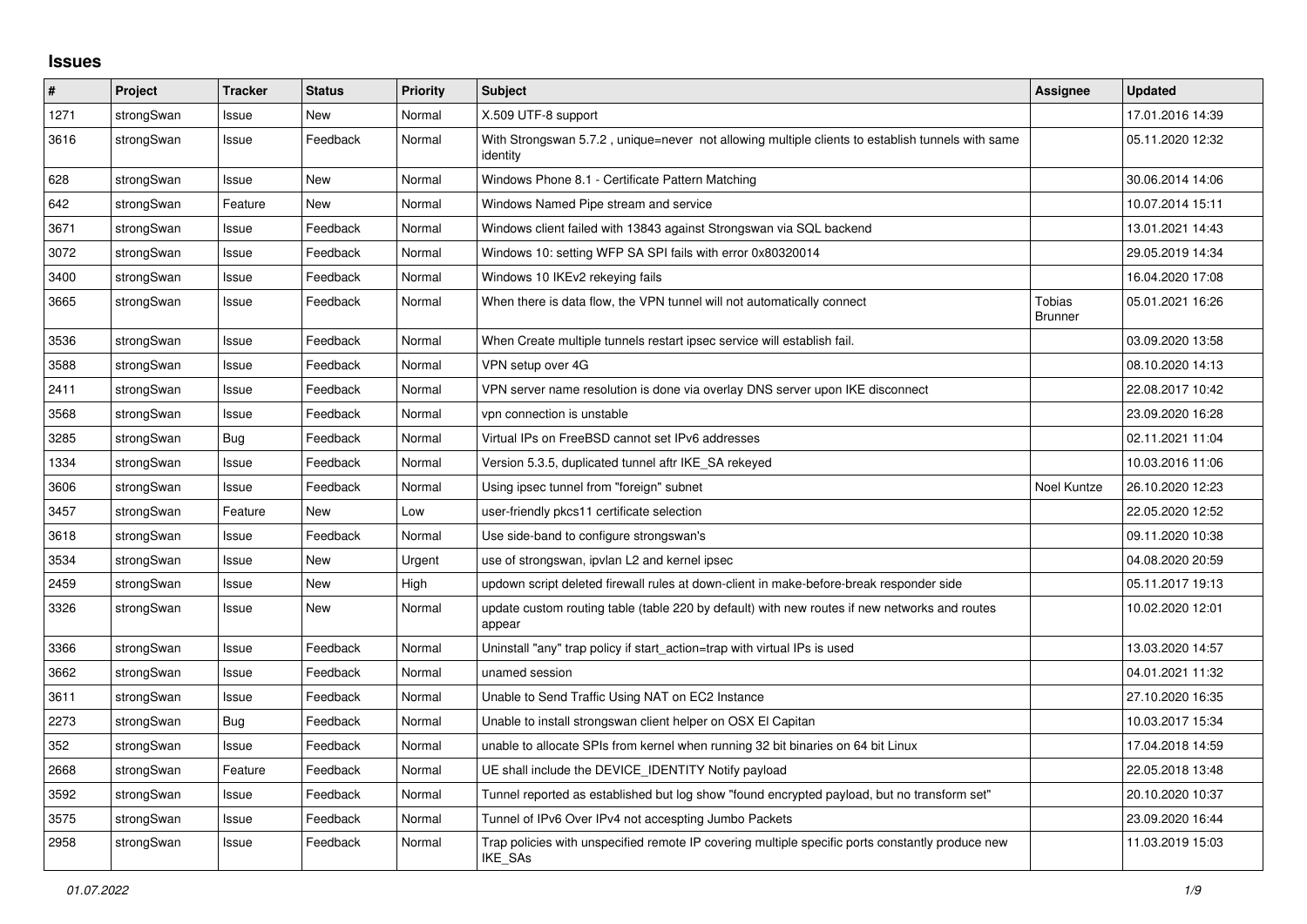| $\sharp$ | Project    | <b>Tracker</b> | <b>Status</b> | <b>Priority</b> | <b>Subject</b>                                                                          | <b>Assignee</b>          | <b>Updated</b>   |
|----------|------------|----------------|---------------|-----------------|-----------------------------------------------------------------------------------------|--------------------------|------------------|
| 2446     | strongSwan | Issue          | Feedback      | Normal          | Traffic loss during IKE reauth despite make-before-break enabled                        |                          | 27.11.2017 17:12 |
| 3268     | strongSwan | Issue          | Feedback      | Normal          | Traffic disruption -- policy-based VPN to AWS VPN service                               |                          | 15.11.2019 16:53 |
| 3636     | strongSwan | Issue          | Feedback      | Normal          | Tor behind VPN                                                                          | Tobias<br>Brunner        | 23.11.2020 14:09 |
| 404      | strongSwan | Issue          | Feedback      | Normal          | TNC: Update HowTos and implement some compilation flag checking                         | Andreas<br>Steffen       | 10.09.2013 13:58 |
| 406      | strongSwan | Feature        | Feedback      | Low             | TNC: Speeding up the Attestation process                                                | Andreas<br>Steffen       | 10.09.2013 14:00 |
| 693      | strongSwan | Feature        | Feedback      | Normal          | Time policy for roadwarrior                                                             | Tobias<br><b>Brunner</b> | 02.09.2014 11:06 |
| 1276     | strongSwan | Issue          | Feedback      | Normal          | Threading: ext-auth hook blocks any other connection attempt                            |                          | 27.01.2016 12:28 |
| 3654     | strongSwan | Issue          | Feedback      | Normal          | The L2tp/ipsec tunnel interface will not be delete when the connect abnormal interrupt. |                          | 08.12.2020 12:24 |
| 3630     | strongSwan | Issue          | Feedback      | Normal          | The certificate is loaded but not used.                                                 |                          | 18.11.2020 10:29 |
| 3598     | strongSwan | Issue          | Feedback      | Normal          | swanctl on Windows: Support aborting execution                                          |                          | 19.10.2020 15:01 |
| 3500     | strongSwan | Issue          | Feedback      | Normal          | swanctl --list-cert not listing all certs                                               |                          | 29.06.2020 15:25 |
| 2189     | strongSwan | Feature        | Assigned      | Normal          | Support RFC 8229: TCP Encapsulation of IKE and IPsec Packets                            | Tobias<br><b>Brunner</b> | 05.06.2020 19:48 |
| 2095     | strongSwan | Feature        | Feedback      | Normal          | Support liveness check in Strongswan                                                    |                          | 31.05.2017 00:56 |
| 645      | strongSwan | Feature        | New           | Normal          | Support HeapAlloc() and friends in leak-detective                                       |                          | 10.07.2014 15:12 |
| 268      | strongSwan | Feature        | Feedback      | Normal          | support for ssh keypairs in strongswan network-manager plugin                           | Tobias<br><b>Brunner</b> | 19.02.2014 15:13 |
| 2160     | strongSwan | Issue          | Feedback      | Normal          | support for opportunistic encryption                                                    |                          | 06.05.2020 10:32 |
| 173      | strongSwan | Feature        | Assigned      | Normal          | Support for IP address ranges in traffic selectors                                      | Tobias<br><b>Brunner</b> | 14.06.2012 11:31 |
| 3651     | strongSwan | Feature        | New           | Normal          | Support for FC-SP-2                                                                     |                          | 07.01.2021 20:04 |
| 162      | strongSwan | Feature        | Feedback      | Normal          | Submit ClusterIP patches mainline                                                       |                          | 14.12.2015 20:43 |
| 1165     | strongSwan | Issue          | New           | Normal          | StrongSwan Virtual Ip problem                                                           | Martin Willi             | 19.10.2015 23:59 |
| 3122     | strongSwan | Issue          | Feedback      | Normal          | Strongswan software iterupts                                                            |                          | 18.07.2019 02:27 |
| 2726     | strongSwan | Issue          | Feedback      | Normal          | Strongswan selects wrong source IP                                                      |                          | 23.08.2018 13:38 |
| 3576     | strongSwan | Issue          | Feedback      | Normal          | strongswan on openwrt virtual ip inside ipsec tunnel                                    |                          | 25.09.2020 17:01 |
| 215      | strongSwan | Feature        | New           | Normal          | strongswan NetworkManager plugin: make the "normal" ipsec configuration usable          |                          | 12.08.2012 04:47 |
| 3687     | strongSwan | Issue          | Feedback      | Normal          | Strongswan ipsec do not forward package to host                                         |                          | 02.02.2021 14:40 |
| 1253     | strongSwan | Feature        | Feedback      | Normal          | Strongswan doesn't support CA bundles                                                   |                          | 19.01.2016 11:23 |
| 3577     | strongSwan | Issue          | Feedback      | Normal          | StrongSwan Connection adding and deleting over network.                                 |                          | 28.09.2020 15:13 |
| 456      | strongSwan | Bug            | Feedback      | Normal          | StrongSwan client for OS X crashes                                                      | Martin Willi             | 21.03.2014 12:16 |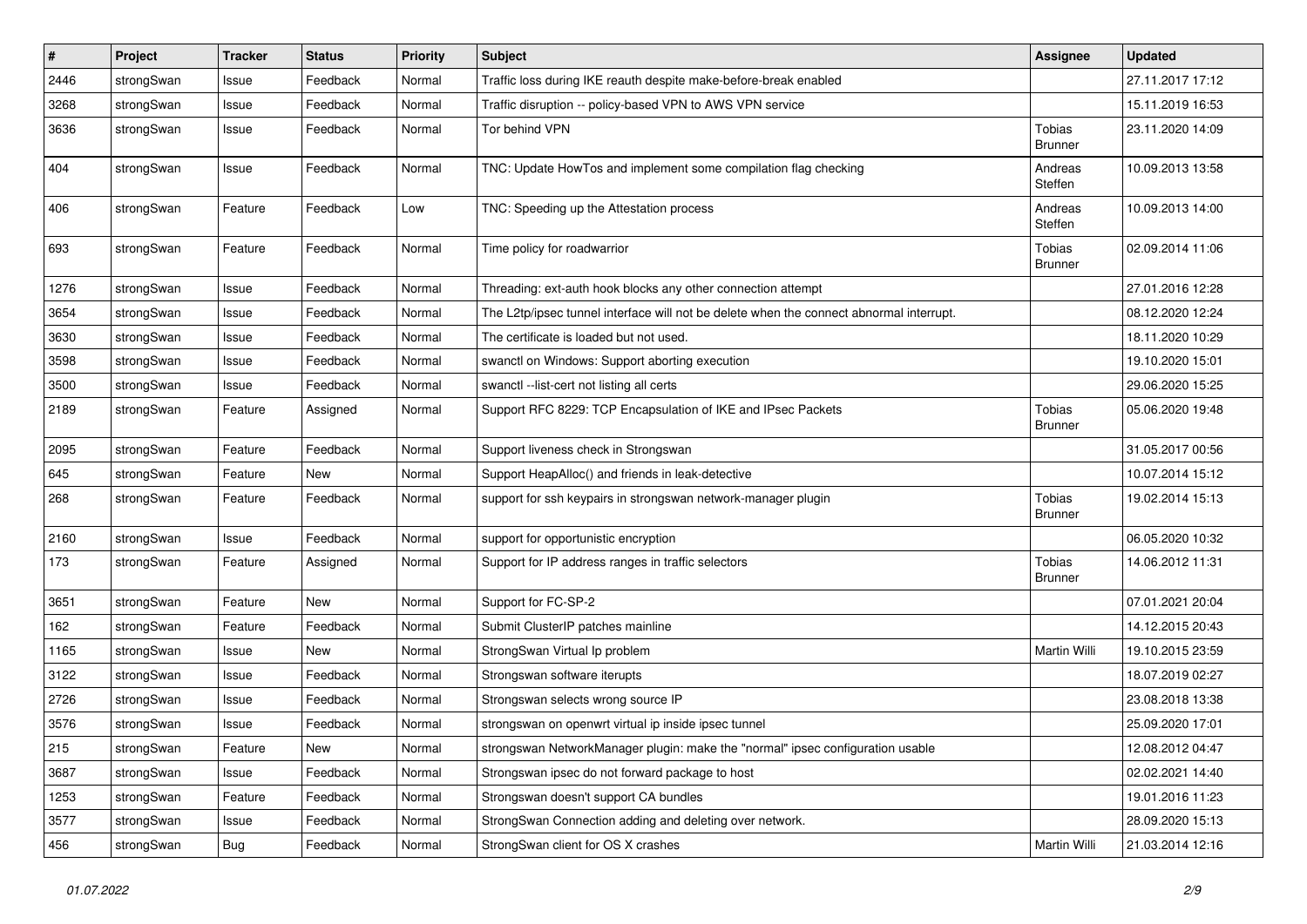| $\vert$ # | Project    | <b>Tracker</b> | <b>Status</b> | <b>Priority</b> | <b>Subject</b>                                                                                                                                          | <b>Assignee</b>                 | <b>Updated</b>   |
|-----------|------------|----------------|---------------|-----------------|---------------------------------------------------------------------------------------------------------------------------------------------------------|---------------------------------|------------------|
| 3162      | strongSwan | Feature        | Feedback      | Normal          | Strongswan Android support for default DNS suffixes (UNITY DEF DOMAIN flag)                                                                             |                                 | 29.08.2019 10:29 |
| 462       | strongSwan | Issue          | Feedback      | Normal          | strongswan android app can not use on android 4.4 OS                                                                                                    | <b>Tobias</b><br><b>Brunner</b> | 06.01.2014 13:07 |
| 2691      | strongSwan | Issue          | New           | Normal          | Strongswan and KSOFTIRQ cpu utilization                                                                                                                 |                                 | 26.06.2018 14:34 |
| 3643      | strongSwan | Issue          | Feedback      | Normal          | Strongswan and FRR NHRP                                                                                                                                 |                                 | 01.12.2020 10:55 |
| 1068      | strongSwan | Bug            | Feedback      | Normal          | strongswan 5.3.2 and IKEv1 in transport mode causes NO_PROPOSAL_CHOSEN error                                                                            |                                 | 26.01.2018 13:30 |
| 3298      | strongSwan | Issue          | New           | Normal          | strategies to improve strongswan performance per single SA                                                                                              |                                 | 23.12.2019 14:05 |
| 3607      | strongSwan | Issue          | Feedback      | Normal          | statusall option reports transport established two or three times per IP at start-up                                                                    |                                 | 27.10.2020 16:48 |
| 2854      | strongSwan | Feature        | New           | Low             | Srongswan doesn't sending RADIUS Accounting-On/Off on start up / shutdown                                                                               |                                 | 10.12.2018 10:19 |
| 3686      | strongSwan | Issue          | Feedback      | Normal          | Site to clients IPsec and private IP                                                                                                                    |                                 | 04.02.2021 11:11 |
| 2727      | strongSwan | Feature        | New           | Low             | single pair of selectors per CHILD SA                                                                                                                   |                                 | 23.08.2018 12:08 |
| 3154      | strongSwan | Issue          | Feedback      | Normal          | signature validation failed only with sha2                                                                                                              |                                 | 20.08.2019 11:51 |
| 2750      | strongSwan | Issue          | Feedback      | Normal          | setting WFP SA SPI failed: 0x80320035                                                                                                                   |                                 | 27.05.2019 11:59 |
| 3584      | strongSwan | Issue          | Feedback      | Normal          | Separate ipsec.conf file per conn and separate ipsec.secrets file per conn                                                                              | <b>Tobias</b><br><b>Brunner</b> | 30.09.2020 17:06 |
| 3490      | strongSwan | Issue          | Feedback      | Normal          | Selecting incorrect auth mode for IKEv1                                                                                                                 |                                 | 21.07.2020 21:26 |
| 994       | strongSwan | Bug            | New           | Urgent          | same rekey time for ike and child causes tunnel deletion for ikev1 in 5.2.2 version                                                                     |                                 | 12.06.2015 12:31 |
| 3524      | strongSwan | Issue          | New           | Urgent          | Routing public IP addresses thru the VPN tunnel (Peer is Cisco ISR)                                                                                     |                                 | 24.07.2020 03:15 |
| 3496      | strongSwan | Issue          | Feedback      | Normal          | Route-based VPN - transport mode                                                                                                                        |                                 | 11.02.2021 09:55 |
| 2964      | strongSwan | Issue          | Feedback      | Normal          | Route to IKE Gateway Fails to Update Under Particular Configuration                                                                                     |                                 | 13.03.2019 10:38 |
| 2793      | strongSwan | Feature        | Feedback      | Normal          | Remote identity with certificate                                                                                                                        |                                 | 15.10.2018 10:20 |
| 2110      | strongSwan | Issue          | Feedback      | Normal          | Remote Identity (IDr) in IKE AUTH Response is sent as hex-encoded binary value instead of text<br>when setting leftid to type KEY_ID (leftid=@#xxxxxxx) |                                 | 13.09.2016 21:42 |
| 129       | strongSwan | Feature        | Assigned      | Normal          | Relations between ike/child/peer cfg                                                                                                                    | Martin Willi                    | 06.02.2012 10:50 |
| 2835      | strongSwan | Issue          | Feedback      | Normal          | Rekeyed SA can't be deleted in standby node                                                                                                             |                                 | 19.12.2018 02:52 |
| 397       | strongSwan | <b>Bug</b>     | <b>New</b>    | High            | Receive TS_UNACCEPTABLE errors                                                                                                                          |                                 | 31.05.2017 00:35 |
| 1000      | strongSwan | Feature        | Feedback      | Normal          | Raise ALERT TS MISMATCH in IKE V1                                                                                                                       |                                 | 09.09.2015 12:47 |
| 960       | strongSwan | Feature        | Feedback      | Normal          | Raise ALERT PROPOSAL MISMATCH IKE in IKE V1                                                                                                             | Martin Willi                    | 30.08.2017 09:05 |
| 2202      | strongSwan | Feature        | Feedback      | Normal          | Radius NAS IP to be specified                                                                                                                           |                                 | 18.01.2017 17:58 |
| 193       | strongSwan | Bug            | Assigned      | High            | Race condition between acquire jobs and Mobike update while switching WLANs                                                                             | Tobias<br><b>Brunner</b>        | 16.05.2012 12:18 |
| 2618      | strongSwan | Issue          | Feedback      | Normal          | Query regarding assignment of Tunnel IP                                                                                                                 |                                 | 09.04.2018 10:57 |
| 3560      | strongSwan | Issue          | Feedback      | Normal          | PSK tunnel working - Cert fails with fragmention errors                                                                                                 | <b>Tobias</b><br><b>Brunner</b> | 11.09.2020 14:15 |
| 640       | strongSwan | Feature        | New           | Normal          | Provide an init_once() abstraction layer                                                                                                                |                                 | 10.07.2014 15:10 |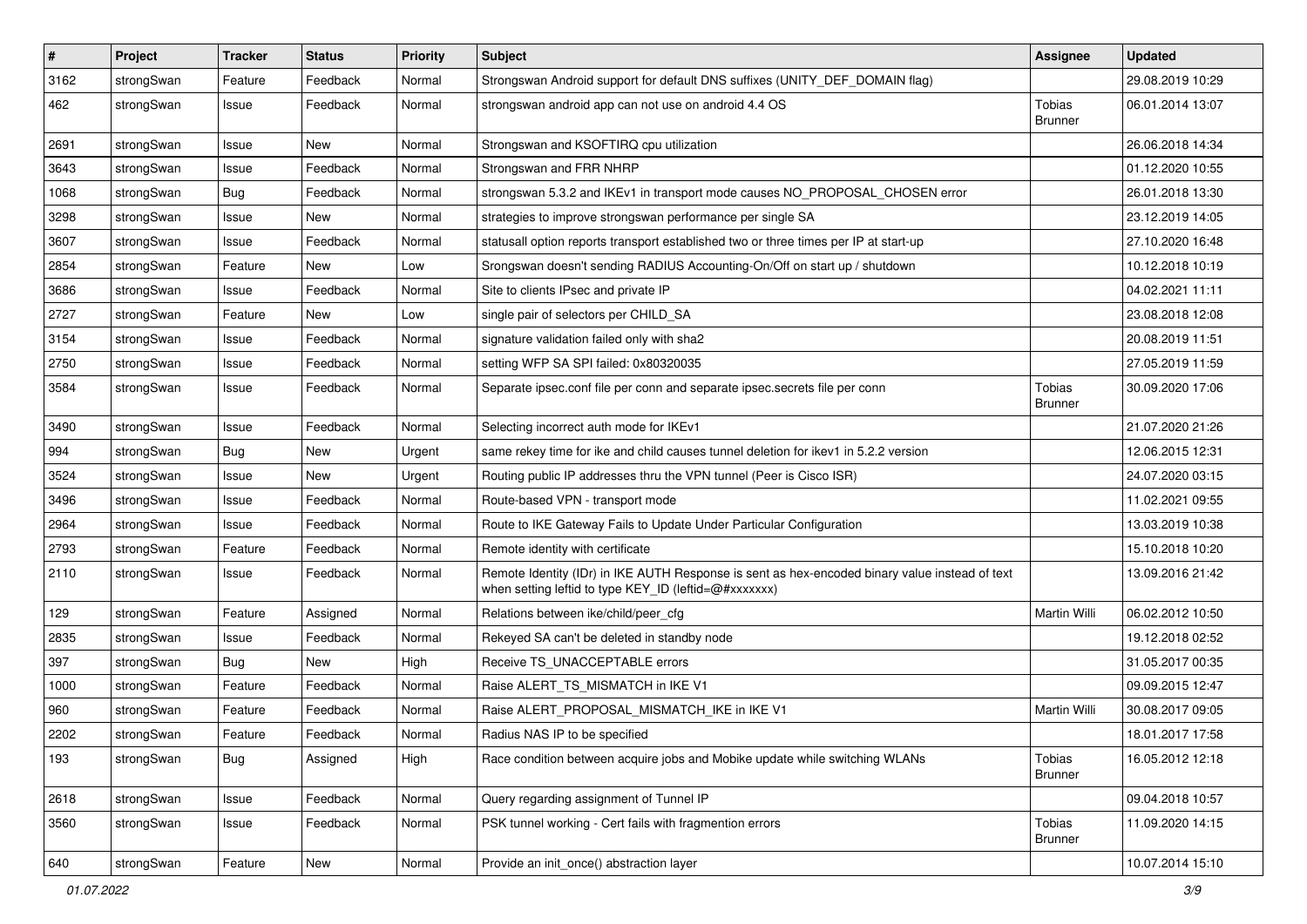| $\sharp$ | Project    | <b>Tracker</b> | <b>Status</b> | <b>Priority</b> | <b>Subject</b>                                                                                | <b>Assignee</b>          | <b>Updated</b>   |
|----------|------------|----------------|---------------|-----------------|-----------------------------------------------------------------------------------------------|--------------------------|------------------|
| 2203     | strongSwan | Issue          | Feedback      | Normal          | Protecting symetric traffic using high availability in gateway to gateway setup (both active) |                          | 15.02.2017 14:20 |
| 2966     | strongSwan | Issue          | Feedback      | Normal          | Problems with large amount of subnets in leftsubnet configuration                             |                          | 02.04.2019 10:35 |
| 2494     | strongSwan | Issue          | Feedback      | Normal          | Problems With 64bit Slot IDs With Pkcs11 Plugin                                               | Jordan Hrycaj            | 12.12.2017 16:03 |
| 309      | strongSwan | Feature        | Feedback      | Normal          | Problem with Network Aliases for charon.interfaces_ignore and charon.interfaces_use           | Tobias<br><b>Brunner</b> | 21.03.2013 19:32 |
| 1338     | strongSwan | Issue          | Feedback      | Normal          | problem with changing esp algorithm in strongswan                                             |                          | 10.03.2016 18:23 |
| 3640     | strongSwan | Issue          | Feedback      | Normal          | Problem surfing via VPN form Android APK on a sepcific Mobile Operator                        |                          | 26.11.2020 11:43 |
| 3307     | strongSwan | Issue          | Feedback      | Normal          | Probable non compliance with RFC 7296 wrt traffic selector narrowing?                         |                          | 14.01.2020 16:19 |
| 3609     | strongSwan | Issue          | Feedback      | Normal          | Potential DNS server IP address conflicts                                                     |                          | 26.10.2020 11:12 |
| 104      | strongSwan | Feature        | Feedback      | Normal          | Postgresql Db Support                                                                         |                          | 04.09.2019 10:05 |
| 2432     | strongSwan | Issue          | New           | Normal          | PLUTO_ME can be different for up-client and down-client                                       |                          | 21.09.2017 11:57 |
| 619      | strongSwan | Issue          | New           | Normal          | pki --issue should have an --out option                                                       |                          | 15.06.2014 00:26 |
| 2493     | strongSwan | Issue          | Feedback      | Normal          | Pkcs11 Plugin Returns w/Bogus Return Code                                                     | Jordan Hrycaj            | 12.12.2017 15:58 |
| 2678     | strongSwan | Issue          | Feedback      | Normal          | Phase 1 issue                                                                                 |                          | 07.06.2018 20:06 |
| 2307     | strongSwan | Feature        | Feedback      | Normal          | Permit installation of trap policy for CHILD_SA configurations with unset local_addrs         |                          | 26.04.2017 15:04 |
| 2671     | strongSwan | Issue          | New           | Normal          | Passing user-supplied cerificate file names to charon-nm is problematic                       |                          | 23.05.2018 21:27 |
| 3564     | strongSwan | Issue          | Feedback      | Normal          | Out of order packets are generated if strong swan is running on multiple cores                |                          | 16.09.2020 10:01 |
| 2816     | strongSwan | Issue          | Feedback      | Normal          | order of DNS entries is reversed in /etc/resolv.conf                                          |                          | 06.11.2018 10:41 |
| 930      | strongSwan | Feature        | New           | Normal          | Option to have non-sequential v6 roadwarrior addresses                                        |                          | 12.01.2016 16:36 |
| 38       | strongSwan | Feature        | New           | Low             | OCSP in IKE payload, RFC4806                                                                  |                          | 19.12.2014 14:20 |
| 3566     | strongSwan | Issue          | Feedback      | Normal          | Number of simultaneous connections limited to 1000 in a cluster                               |                          | 18.09.2020 09:46 |
| 2260     | strongSwan | Issue          | <b>New</b>    | Normal          | Number of CHILD_SA for a single connection grows over time                                    |                          | 28.02.2017 13:46 |
| 644      | strongSwan | Feature        | New           | Normal          | Non-monolithic Windows build                                                                  |                          | 10.07.2014 15:12 |
| 302      | strongSwan | <b>Bug</b>     | Feedback      | Normal          | No matching outbound IPsec policy                                                             | Tobias<br><b>Brunner</b> | 01.03.2013 12:19 |
| 3596     | strongSwan | Issue          | Feedback      | Normal          | no issuer certificate found for                                                               |                          | 21.10.2020 03:27 |
| 542      | strongSwan | Issue          | Feedback      | Normal          | Nesting tunnels                                                                               | Andreas<br>Steffen       | 07.03.2014 09:22 |
| 3593     | strongSwan | Issue          | Feedback      | Normal          | Need variable tracking make_before_break state into updown scripts                            |                          | 13.10.2020 09:59 |
| 730      | strongSwan | Issue          | New           | Normal          | NAT-NAT fallback                                                                              |                          | 09.10.2014 12:40 |
| 482      | strongSwan | Issue          | Feedback      | Normal          | NAT-NAT connection                                                                            | Tobias<br><b>Brunner</b> | 09.10.2014 12:37 |
| 3276     | strongSwan | Feature        | Feedback      | Low             | N1_MODE_CAPABILITY                                                                            |                          | 21.11.2019 16:49 |
| 3663     | strongSwan | Issue          | Feedback      | Normal          | Multiple ways to end up with duplicate / redundant child SA entries                           |                          | 06.01.2021 16:15 |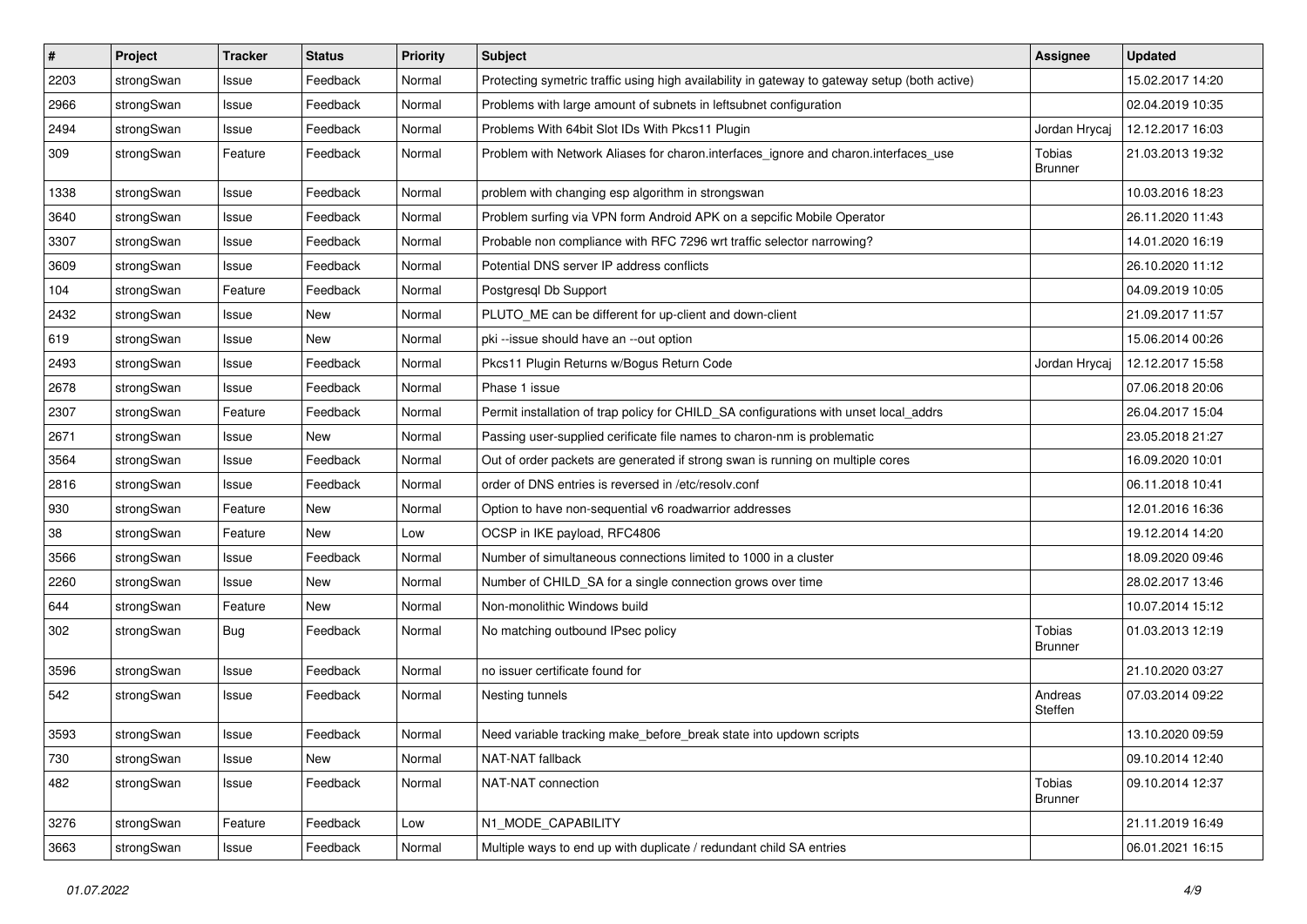| $\vert$ # | Project    | <b>Tracker</b> | <b>Status</b> | <b>Priority</b> | <b>Subject</b>                                                                                                          | <b>Assignee</b>                 | <b>Updated</b>   |
|-----------|------------|----------------|---------------|-----------------|-------------------------------------------------------------------------------------------------------------------------|---------------------------------|------------------|
| 3456      | strongSwan | Feature        | New           | Low             | move to github/gitlab                                                                                                   |                                 | 22.05.2020 12:27 |
| 552       | strongSwan | Issue          | Feedback      | Normal          | move pki tool to ipsecdir                                                                                               | <b>Tobias</b><br><b>Brunner</b> | 14.04.2014 13:52 |
| 2707      | strongSwan | Feature        | <b>New</b>    | Normal          | More attributes taken/translated from radius attributes                                                                 |                                 | 14.07.2018 15:21 |
| 923       | strongSwan | Issue          | <b>New</b>    | Normal          | MOBIKE not working on HA cluster                                                                                        |                                 | 09.04.2015 09:46 |
| 1456      | strongSwan | Issue          | Feedback      | Normal          | Missing Tunnel-Client-Endpoint & Tunnel-Server-Endpoint AVP in RADIUS Accounting Start/Stop<br>messages                 |                                 | 11.05.2016 11:54 |
| 2165      | strongSwan | Feature        | Feedback      | Normal          | missing LIBRESSL_VERSION_NUMBER support                                                                                 |                                 | 03.11.2016 09:23 |
| 1157      | strongSwan | Issue          | Feedback      | Normal          | Message ID overflow RFC 5996 2.2                                                                                        |                                 | 12.10.2015 13:52 |
| 359       | strongSwan | Issue          | Feedback      | Normal          | <b>Mediation Server Connection</b>                                                                                      | Tobias<br><b>Brunner</b>        | 16.07.2013 16:25 |
| 725       | strongSwan | Issue          | New           | High            | Mediation connection get stuck if peer is not online                                                                    |                                 | 03.10.2014 12:02 |
| 3392      | strongSwan | Issue          | Feedback      | Normal          | mark=%unique and no Internet-connection with VPN                                                                        |                                 | 31.07.2020 15:26 |
| 766       | strongSwan | Feature        | <b>New</b>    | Normal          | Make retransmit settings tunable by connection                                                                          |                                 | 14.11.2014 10:02 |
| 522       | strongSwan | Issue          | <b>New</b>    | Normal          | Mac OS X native application won't update network interface for DNS lookups                                              |                                 | 08.07.2014 10:23 |
| 2701      | strongSwan | Issue          | <b>New</b>    | Normal          | Low bandwidth when Iperfing data thorugh IPSEC tunnel                                                                   |                                 | 07.07.2020 13:38 |
| 3254      | strongSwan | Issue          | Feedback      | Normal          | Log level in android level                                                                                              |                                 | 08.11.2019 08:36 |
| 3613      | strongSwan | Issue          | Feedback      | Low             | Load-test jobs scheduled after tunnels are terminated                                                                   |                                 | 28.10.2020 12:06 |
| 541       | strongSwan | Issue          | <b>New</b>    | Normal          | List of servers in client config (Failover)                                                                             |                                 | 13.08.2014 15:10 |
| 357       | strongSwan | Issue          | <b>New</b>    | Normal          | Lifetime in case of IKEv1                                                                                               |                                 | 18.05.2015 10:40 |
| 2495      | strongSwan | Feature        | Feedback      | Normal          | LibreSSL Plugin                                                                                                         |                                 | 13.12.2017 09:29 |
| 3620      | strongSwan | Issue          | Feedback      | Normal          | L2TP/IPSEC ipsec.conf setting                                                                                           | Tobias<br><b>Brunner</b>        | 12.11.2020 10:14 |
| 641       | strongSwan | Feature        | New           | Normal          | kernel-iph virtual IP support and IKE routing lookups ignoring IPsec routes                                             |                                 | 10.07.2014 15:11 |
| 3499      | strongSwan | Issue          | Feedback      | Normal          | ISAKMP Signature hash algorithm / EAP-TLS Authentification                                                              |                                 | 30.06.2020 10:40 |
| 3653      | strongSwan | Feature        | Feedback      | Normal          | Is there any possibility to pass any non-standard parameters for tunnels (ike or child sa) for use by<br>custom plugin? |                                 | 08.12.2020 11:03 |
| 3682      | strongSwan | Issue          | Feedback      | Normal          | Is there a way to mark special case traffic bypass the traffic selectors?                                               |                                 | 03.02.2021 16:44 |
| 3647      | strongSwan | Issue          | Feedback      | Normal          | Is it possible to receive INTERNAL IP4 SUBNET attributes in updown scripts                                              |                                 | 02.12.2020 17:06 |
| 2400      | strongSwan | Issue          | Feedback      | Normal          | Is DPD supposed to detect dead tunnel, or dead IKE instance                                                             |                                 | 11.01.2019 22:53 |
| 3537      | strongSwan | Issue          | Feedback      | Normal          | IPv6 Packets are not transferred from server to client through IPSec using RPC protocol                                 |                                 | 01.09.2020 12:50 |
| 702       | strongSwan | Issue          | <b>New</b>    | Normal          | ipsec route mode, Strongswan as responder may result collsion in INIT exchange. and ike                                 |                                 | 12.09.2014 16:34 |
| 87        | strongSwan | Feature        | New           | Normal          | IPsec Multicast Support                                                                                                 |                                 | 19.12.2014 14:20 |
| 3075      | strongSwan | Feature        | New           | Normal          | <b>IPsec Labelling</b>                                                                                                  |                                 | 29.05.2019 17:09 |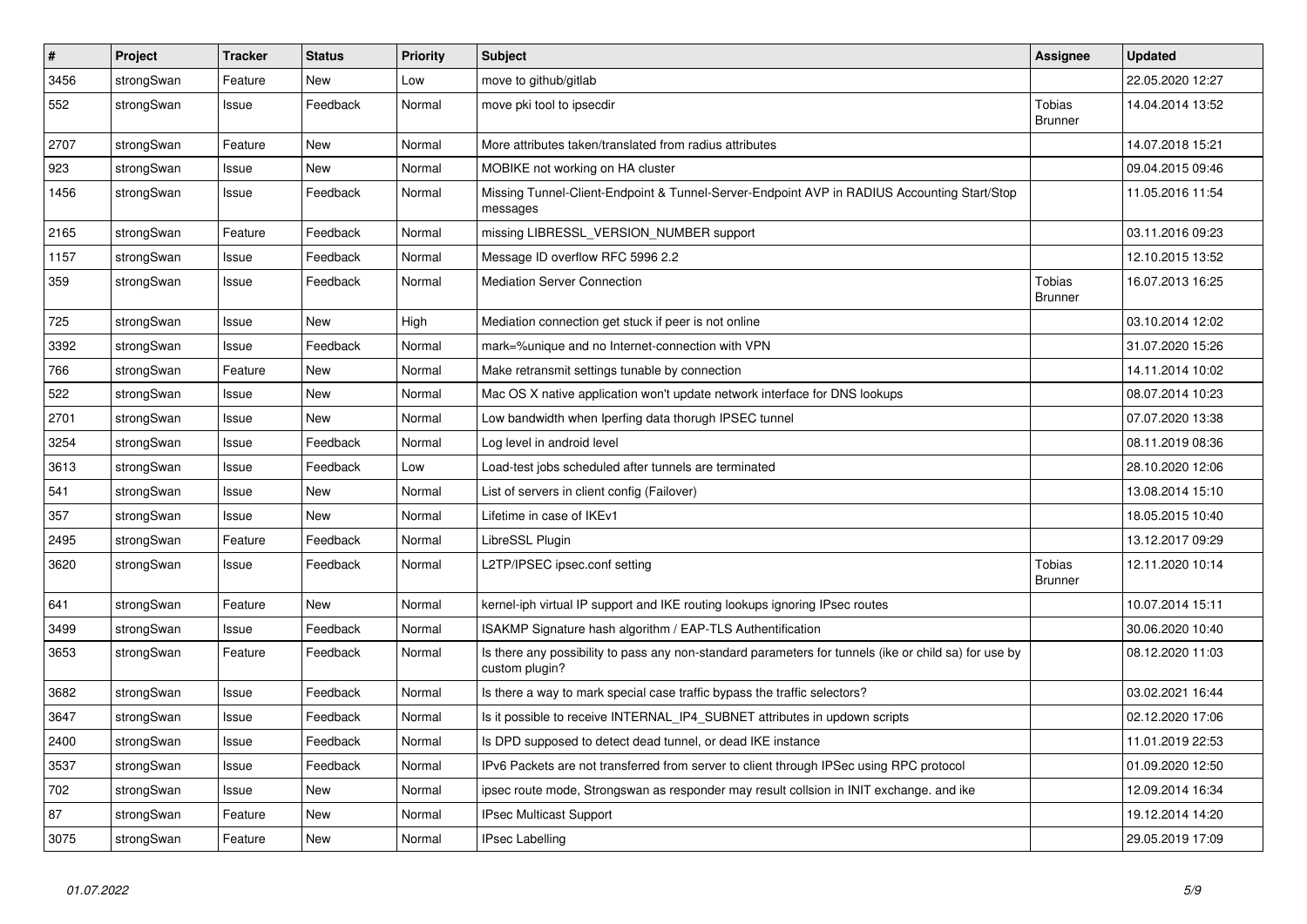| $\sharp$ | Project    | <b>Tracker</b> | <b>Status</b> | <b>Priority</b> | <b>Subject</b>                                                                                                                      | <b>Assignee</b>          | <b>Updated</b>   |
|----------|------------|----------------|---------------|-----------------|-------------------------------------------------------------------------------------------------------------------------------------|--------------------------|------------------|
| 3291     | strongSwan | Issue          | Feedback      | Normal          | IPSec IKEv2 Client to VPN service 2                                                                                                 | Tobias<br><b>Brunner</b> | 16.08.2020 12:58 |
| 3629     | strongSwan | Issue          | Feedback      | Normal          | IPSec enc only on specific dport/proto                                                                                              |                          | 16.11.2020 10:04 |
| 3578     | strongSwan | Issue          | Feedback      | Normal          | ipsec connection to FortiClient VPN                                                                                                 |                          | 28.09.2020 15:08 |
| 3597     | strongSwan | Issue          | Feedback      | Normal          | IPSec Client on CentOS 8 - Can't connect using ShrewSoft VPN config file                                                            |                          | 21.10.2020 16:38 |
| 2394     | strongSwan | Issue          | Feedback      | Normal          | IP is not assigned after re-authentication                                                                                          |                          | 04.08.2017 19:03 |
| 3552     | strongSwan | Issue          | Feedback      | Normal          | Internet disconnects after once VPN is established                                                                                  |                          | 30.08.2020 05:35 |
| 2185     | strongSwan | Feature        | Feedback      | Normal          | INTERNAL_IP4_SUBNET Attribute Support in Android Client                                                                             |                          | 10.12.2016 01:14 |
| 3377     | strongSwan | Issue          | Feedback      | Normal          | Interface ID not configured during HA synchronization                                                                               |                          | 18.03.2020 10:15 |
| 3652     | strongSwan | Issue          | Feedback      | Normal          | In strongswan ipsec.conf, how to set the "ike" parameters so that it can support all hash Algorithm<br>and DH group server support? |                          | 08.12.2020 12:35 |
| 2682     | strongSwan | Issue          | New           | Normal          | IMV/IMC (re)Attestation                                                                                                             |                          | 07.06.2018 21:25 |
| 2361     | strongSwan | Feature        | New           | Normal          | Import .sswan files from NetworkManager                                                                                             |                          | 12.06.2017 15:25 |
| 2823     | strongSwan | Feature        | Feedback      | Low             | Implementing VPN peer failover                                                                                                      |                          | 16.11.2018 10:25 |
| 3673     | strongSwan | Issue          | Feedback      | Normal          | IKEv2/IPSec MSCHAPv2 fails on Android 11 (API 30).                                                                                  | Tobias<br><b>Brunner</b> | 17.01.2021 07:25 |
| 3403     | strongSwan | Issue          | Feedback      | Normal          | IKEv2 natd false detection                                                                                                          |                          | 09.04.2020 14:19 |
| 817      | strongSwan | Issue          | Feedback      | Normal          | IKEv2 IPv6 Router Advertisement                                                                                                     |                          | 27.03.2020 17:14 |
| 973      | strongSwan | Issue          | <b>New</b>    | Normal          | IKEv2 dpd + auto=route + tunnel downtime cause additional CHILD_SAs                                                                 |                          | 29.05.2015 17:40 |
| 3683     | strongSwan | Issue          | Feedback      | Normal          | IKEV2 connection fail to rekey process                                                                                              |                          | 28.01.2021 13:25 |
| 1422     | strongSwan | Issue          | Feedback      | Normal          | IKEv1: IKE_SA reauth vs. CHILD_SA rekey race prevents IKE_SA reauthentication in time                                               |                          | 20.04.2016 15:06 |
| 3573     | strongSwan | Issue          | Feedback      | Normal          | ike2 and transit traffic                                                                                                            |                          | 05.10.2020 10:55 |
| 3678     | strongSwan | Issue          | Feedback      | Normal          | IKE authentication credentials are unacceptable - Ubuntu Server - Windows 10 client                                                 |                          | 19.01.2021 18:29 |
| 3680     | strongSwan | Issue          | Feedback      | Normal          | How to unload a paritcular certificate from strongswan.                                                                             | Tobias<br><b>Brunner</b> | 27.01.2021 09:28 |
| 3594     | strongSwan | Issue          | Feedback      | Normal          | How to see the traffic at ESP in UDP SPIs and forwarding rule                                                                       | Tobias<br><b>Brunner</b> | 15.10.2020 13:57 |
| 2464     | strongSwan | Issue          | New           | Normal          | How to Loadbalance strongswan IPsec via NGINX?                                                                                      |                          | 12.11.2017 19:16 |
| 1383     | strongSwan | Issue          | Feedback      | Normal          | How to limit the amount of the installed Child SAs                                                                                  |                          | 08.04.2016 11:20 |
| 2357     | strongSwan | Issue          | Feedback      | Normal          | How to initiate IPsec SA Transport Mode without IKE?                                                                                |                          | 18.01.2021 18:36 |
| 3642     | strongSwan | Issue          | Feedback      | Normal          | How to distinguish encapsulated packets from different interfaces                                                                   |                          | 30.11.2020 09:38 |
| 2972     | strongSwan | Feature        | Feedback      | Normal          | how to add X509v3 Key Usage: Key Encipherment                                                                                       |                          | 13.03.2019 13:59 |
| 926      | strongSwan | Issue          | New           | Normal          | HA: resync errors when a node is joining a cluster                                                                                  |                          | 10.04.2015 15:05 |
| 697      | strongSwan | Issue          | New           | Normal          | HA: nodes fail to sync data because of UDP packet drops                                                                             |                          | 09.09.2014 14:29 |
| 1289     | strongSwan | Issue          | New           | Normal          | HA plugin should sync last sent packet                                                                                              |                          | 01.02.2016 13:59 |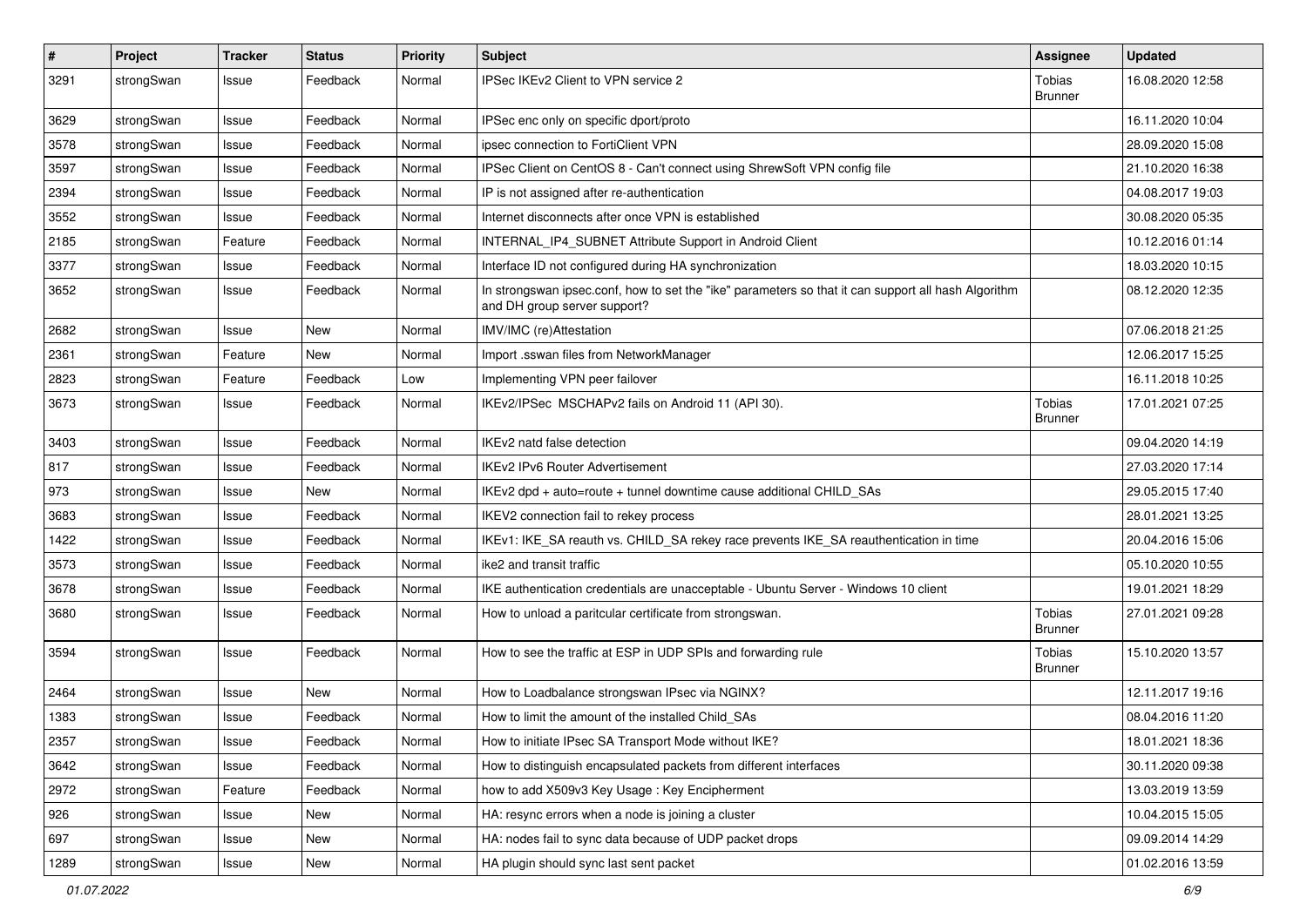| $\vert$ # | Project    | <b>Tracker</b> | <b>Status</b> | <b>Priority</b> | <b>Subject</b>                                                                                           | <b>Assignee</b>          | <b>Updated</b>   |
|-----------|------------|----------------|---------------|-----------------|----------------------------------------------------------------------------------------------------------|--------------------------|------------------|
| 3650      | strongSwan | Issue          | Feedback      | Normal          | HA behaves very strange                                                                                  |                          | 04.12.2020 08:53 |
| 2178      | strongSwan | Issue          | New           | Normal          | ha and updown                                                                                            |                          | 01.12.2016 13:53 |
| 2077      | strongSwan | Issue          | Feedback      | Normal          | Grace period before reassigning offline IP lease                                                         |                          | 06.10.2017 10:44 |
| 3685      | strongSwan | Issue          | Feedback      | Normal          | giving up after 5 retransmits                                                                            |                          | 03.02.2021 16:59 |
| 2319      | strongSwan | Issue          | Feedback      | Normal          | gives up trying to bring up connection after DNS SERVFAIL                                                |                          | 08.05.2017 15:41 |
| 1079      | strongSwan | Feature        | Feedback      | Normal          | Future Plans for firwall configuration equivalent under FreeBSD                                          |                          | 21.08.2015 15:58 |
| 3617      | strongSwan | Issue          | Feedback      | Normal          | full-offload swanctl.conf                                                                                |                          | 03.11.2020 17:24 |
| 1251      | strongSwan | Feature        | New           | Normal          | FreeBSD HA                                                                                               |                          | 11.01.2016 22:01 |
| 3498      | strongSwan | Issue          | Feedback      | Normal          | FreeBSD + dhcp+farp plugin                                                                               |                          | 22.01.2021 10:44 |
| 1082      | strongSwan | Feature        | Feedback      | Normal          | Framed-Route to set leftsubnet                                                                           |                          | 07.10.2016 10:02 |
| 3304      | strongSwan | Issue          | Feedback      | Normal          | Found unsupported critical X.509 extension: X509v3 Name Constraints                                      |                          | 13.01.2020 14:50 |
| 3151      | strongSwan | Issue          | Feedback      | Normal          | Forecast stops forwarding multicast                                                                      |                          | 26.08.2019 14:06 |
| 2814      | strongSwan | Feature        | Feedback      | Normal          | Force Keepalive Packets if There is no NAT                                                               |                          | 29.10.2018 15:47 |
| 3565      | strongSwan | Issue          | Feedback      | Normal          | Filtering out logs or plugin in to do so                                                                 |                          | 16.09.2020 11:45 |
| 312       | strongSwan | Feature        | New           | Normal          | Feature Request: Option to limit or disable sending of ADDITIONAL_*_ADDRESS list for MOBIKE<br>Responder |                          | 13.03.2013 19:19 |
| 3610      | strongSwan | Issue          | Feedback      | Normal          | farp plugin conflicts with DHCP service                                                                  |                          | 26.10.2020 18:06 |
| 1008      | strongSwan | Feature        | Feedback      | Normal          | FARP for IPv6                                                                                            |                          | 14.12.2015 20:59 |
| 3692      | strongSwan | Issue          | Feedback      | Normal          | Failing IPsec Phase 2 connection between Centos 7 VPS and Cisco ASA5540                                  |                          | 04.02.2021 16:29 |
| 3669      | strongSwan | Issue          | Feedback      | Normal          | Failed connection to IKE_SA (Checkpoint Server)                                                          |                          | 08.01.2021 17:58 |
| 3041      | strongSwan | Issue          | Feedback      | Low             | fail2ban or equivalent                                                                                   |                          | 06.05.2019 09:07 |
| 1559      | strongSwan | Feature        | Feedback      | Normal          | Expose received XAUTH/EAP username/password prompts via VICI, send secrets via VICI on<br>prompt         |                          | 09.05.2017 16:28 |
| 3672      | strongSwan | Issue          | Feedback      | Normal          | ESP connection over IPv6                                                                                 |                          | 14.01.2021 17:04 |
| 1506      | strongSwan | Feature        | Feedback      | Normal          | Enhance DoS protection to deny users that failed Authentication                                          |                          | 17.06.2016 14:31 |
| 3580      | strongSwan | Issue          | Feedback      | Normal          | encapsulation and packets not routing into tunnel problems                                               |                          | 02.10.2020 10:03 |
| 2392      | strongSwan | Feature        | Feedback      | Low             | enable eap-ttls in Android client                                                                        | Tobias<br><b>Brunner</b> | 04.07.2018 19:48 |
| 3604      | strongSwan | Issue          | Feedback      | Normal          | Email Notification on down status                                                                        |                          | 21.10.2020 10:54 |
| 3104      | strongSwan | Feature        | Feedback      | Normal          | EAP-RADIUS: binding address feature for routers with multiple interfaces connected to LAN.               |                          | 17.06.2021 02:26 |
| 3244      | strongSwan | Feature        | New           | Low             | eap-peap on android                                                                                      |                          | 04.11.2019 10:17 |
| 2560      | strongSwan | Issue          | Feedback      | Normal          | Duplicate CA cert requests sent                                                                          |                          | 28.02.2018 10:54 |
| 2698      | strongSwan | Issue          | Feedback      | Low             | DSCP and kernel-libipsec                                                                                 |                          | 04.07.2018 15:01 |
| 2729      | strongSwan | Feature        | Feedback      | Normal          | Does Swanctl provide the same option as Ipsec with the rightID using a %?                                |                          | 20.09.2018 17:37 |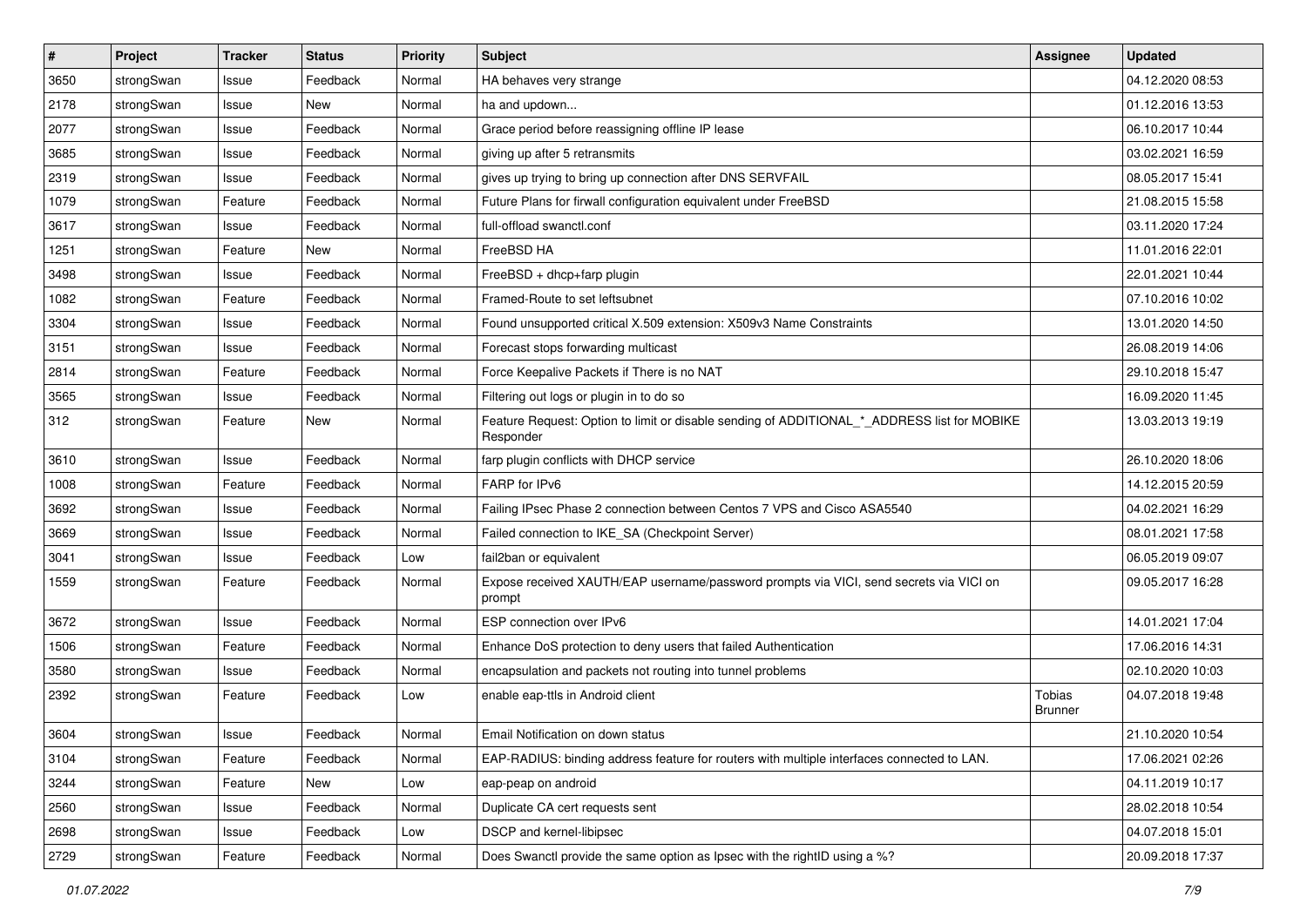| $\vert$ # | Project    | <b>Tracker</b> | <b>Status</b> | Priority | Subject                                                                       | <b>Assignee</b>          | <b>Updated</b>   |
|-----------|------------|----------------|---------------|----------|-------------------------------------------------------------------------------|--------------------------|------------------|
| 2870      | strongSwan | Issue          | Feedback      | Normal   | DNS resolution outside of tunnel if DNS server is in remote TS                |                          | 22.01.2019 11:06 |
| 3603      | strongSwan | Issue          | Feedback      | Normal   | dns issue in config mode                                                      |                          | 20.10.2020 11:50 |
| 746       | strongSwan | Feature        | New           | Normal   | Different radius server(s) for accounting                                     |                          | 22.10.2014 12:23 |
| 3558      | strongSwan | Issue          | Feedback      | Normal   | deleting half open IKE_SA with x.x.x.x after timeout with iOS device          |                          | 05.09.2020 21:23 |
| 3628      | strongSwan | Issue          | Feedback      | Normal   | Constant `retransmit` while establishing CHILD_SA                             |                          | 16.11.2020 10:14 |
| 1057      | strongSwan | Feature        | New           | Normal   | conn switching based on eap identity                                          |                          | 24.03.2020 10:14 |
| 3668      | strongSwan | Issue          | Feedback      | Normal   | Configuring the strongSwan Helm chart on openshift                            | Tobias<br><b>Brunner</b> | 07.01.2021 16:33 |
| 243       | strongSwan | Feature        | Feedback      | Normal   | Configure routing table in peer                                               | Tobias<br><b>Brunner</b> | 23.05.2013 20:03 |
| 2184      | strongSwan | Issue          | Feedback      | Normal   | configuration with multiple RSA keys                                          |                          | 14.12.2016 13:09 |
| 3545      | strongSwan | Issue          | <b>New</b>    | Normal   | Configuration model for multiple-VRF tunnel endpoints                         |                          | 18.08.2020 13:50 |
| 777       | strongSwan | Issue          | New           | Normal   | column length in attributes table of strongswan database is too short         |                          | 25.11.2014 20:46 |
| 643       | strongSwan | Feature        | New           | Normal   | CNG/Bcrypt native Windows crypto plugin                                       |                          | 10.07.2014 15:12 |
| 3516      | strongSwan | Issue          | Feedback      | Normal   | Close IKE_SA after expiry without rekey/reauth                                |                          | 20.07.2020 19:32 |
| 3389      | strongSwan | Issue          | Feedback      | Normal   | Child SAs not getting created after rekeying                                  |                          | 30.03.2020 15:45 |
| 927       | strongSwan | Feature        | New           | Normal   | Charon: Implement route events and add an consumer in updown plugin           |                          | 11.04.2015 12:02 |
| 3097      | strongSwan | Issue          | Feedback      | Normal   | charon restart behaviour                                                      |                          | 24.06.2019 16:09 |
| 974       | strongSwan | Issue          | New           | Normal   | Charon crash on Mac OS with IPv6 Virtual IP                                   |                          | 26.08.2021 21:07 |
| 3614      | strongSwan | Issue          | Feedback      | Normal   | Certificate renewal for about to expire certificates                          |                          | 30.10.2020 13:30 |
| 3342      | strongSwan | Issue          | Feedback      | Normal   | Certain fields in Storngswan on Firestick4K are not editable                  |                          | 20.02.2020 09:36 |
| 3670      | strongSwan | Issue          | Feedback      | Normal   | Can routing rules be changed without terminating and re-initiating the tunnel |                          | 12.08.2021 14:29 |
| 2112      | strongSwan | Issue          | New           | Normal   | Broadcast packets are not relayed from Lan to Vpn clilent                     |                          | 14.09.2016 14:18 |
| 3159      | strongSwan | Issue          | New           | High     | backup ipsec tunnels                                                          |                          | 26.08.2019 14:28 |
| 3561      | strongSwan | Issue          | Feedback      | Normal   | Azure P2S VPN Linux connection error                                          |                          | 15.09.2020 12:22 |
| 3689      | strongSwan | Feature        | Feedback      | Normal   | Auto-connect on Wi-Fi network.                                                |                          | 03.02.2021 16:32 |
| 3442      | strongSwan | Issue          | Feedback      | Normal   | Apply policy based on network interface in transport mode                     |                          | 13.05.2020 10:53 |
| 3341      | strongSwan | Bug            | Feedback      | Normal   | Application Icon missing on firestick 4K                                      | Tobias<br><b>Brunner</b> | 20.02.2020 09:31 |
| 2621      | strongSwan | Issue          | Feedback      | Normal   | Android: VPN connection stops working, strongSwan shows Connected             |                          | 06.07.2018 13:06 |
| 3282      | strongSwan | Issue          | Feedback      | Normal   | Android VPN client keeps retrying in airplane mode                            |                          | 29.11.2019 16:06 |
| 2409      | strongSwan | Feature        | Feedback      | Low      | Android client status details                                                 |                          | 18.08.2017 13:23 |
| 3135      | strongSwan | Feature        | Feedback      | Normal   | Android client - settings for connection re-try                               |                          | 12.08.2019 16:32 |
| 3398      | strongSwan | Feature        | New           | Normal   | Android client - allow configuring eap_id with EAP-TLS                        |                          | 06.04.2020 23:19 |